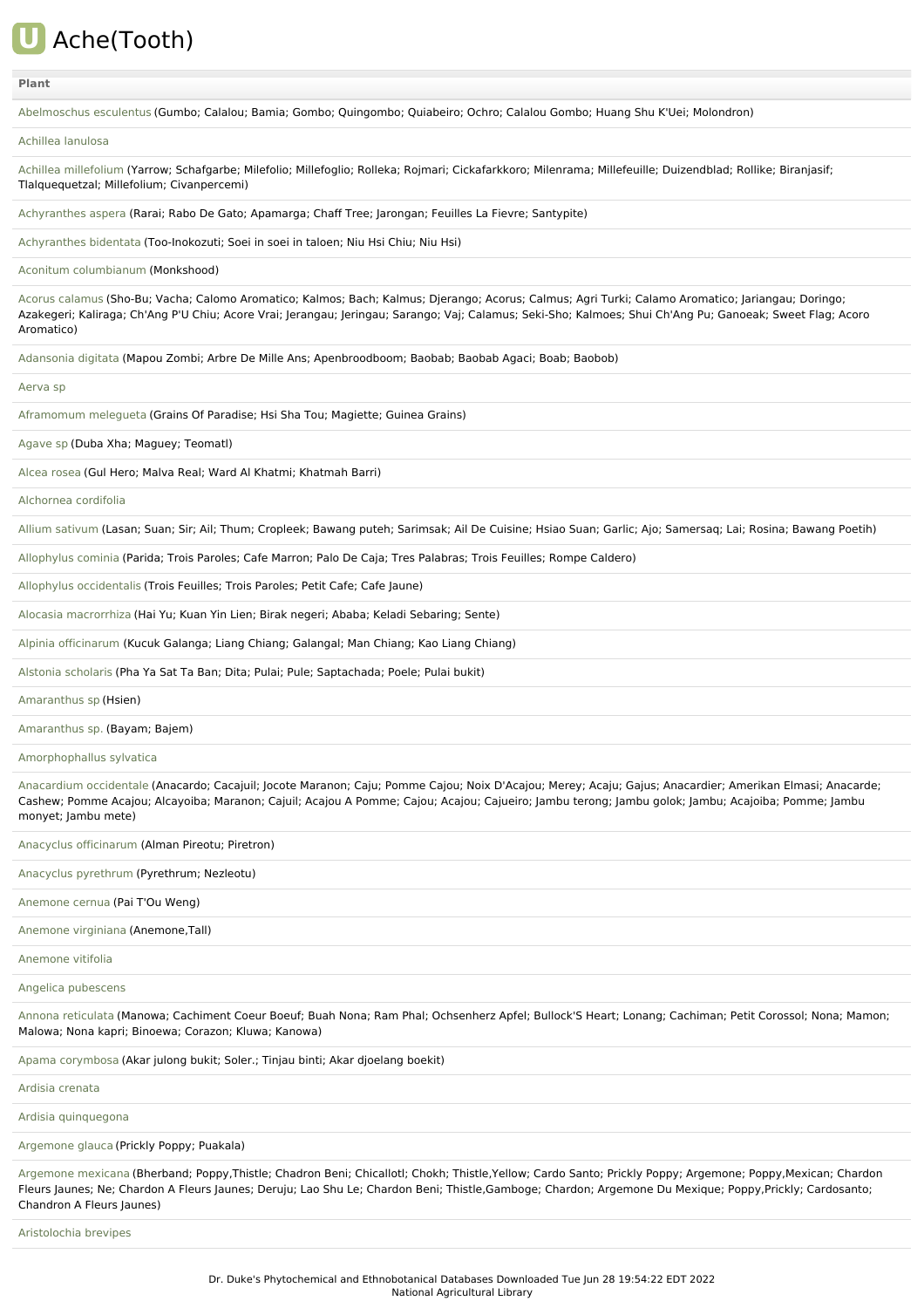| Plant                                                                                                                                                                                                                                               |
|-----------------------------------------------------------------------------------------------------------------------------------------------------------------------------------------------------------------------------------------------------|
| Artemisia dracunculus (Tarhun; Tagantes)                                                                                                                                                                                                            |
| Artocarpus communis (Kaloewih; Kelur; Sukun; Kulur)                                                                                                                                                                                                 |
| Artocarpus heterophyllus (Ekmek Agaci; Jaqueira)                                                                                                                                                                                                    |
| Artocarpus integra (Nangka bubor; Nongka; Nangka; Beton nangka)                                                                                                                                                                                     |
| Arundinaria japonica (K'U Chu)                                                                                                                                                                                                                      |
| Asarum sieboldi (Hsi Hsin; Japon Azarumu)                                                                                                                                                                                                           |
| Asclepias albicans                                                                                                                                                                                                                                  |
| Asclepias subulata                                                                                                                                                                                                                                  |
| Asparagus officinalis (Asbaragus; Asperge; Halyun; Kuskonmaz; Matuba-Udo; Esparrago; Esparraguera; Asparagus)                                                                                                                                       |
| Azadirachta indica (Tesbih Agaci; Nimva)                                                                                                                                                                                                            |
| Baliospermum montanum (Akar kari nasi)                                                                                                                                                                                                              |
| Barleria prionitis (Sekunyit; Landep; Jarong kendem landep; Bunga landak (porcupine flower)                                                                                                                                                         |
| Bauhinia bidentata (Ketup-letup; Katup-katup)                                                                                                                                                                                                       |
| Bauhinia reticulata                                                                                                                                                                                                                                 |
| Berberis trifoliolata                                                                                                                                                                                                                               |
| Bidens pilosa (Yema De Huevo; Jarongan; Alfiler; Aceitilla; Ketul; Subang puteri batek; Z'Aiguille; Clavelito De Monte; Romerillo; Pau-pau pasir; Saltillo)                                                                                         |
| Bischofia javanica                                                                                                                                                                                                                                  |
| Bocconia arborea (Llorasangre)                                                                                                                                                                                                                      |
| Bocconia frutescens (Bois De Coq; Bois Codine; Arbre A Pain; Gengibrillo; Llora Sangre; Higuera Del Diablo; Aji Moron; Yanali; Higeura Infierno; Palo De Toro;<br>Celandine, Tree; Cocoxihuitl; Pan Blanco; Bois Coq D'Inde; Yagrumo Macho)         |
| Bombax ceiba                                                                                                                                                                                                                                        |
| Bombax ellipticum                                                                                                                                                                                                                                   |
| Brassica sp (Chieh; Rape)                                                                                                                                                                                                                           |
| Breynia fruticosa                                                                                                                                                                                                                                   |
| Breynia sp                                                                                                                                                                                                                                          |
| <b>Bumelia laetevirens</b>                                                                                                                                                                                                                          |
| Bursera fagaroides (Quauhxiotl)                                                                                                                                                                                                                     |
| Bursera penicillata                                                                                                                                                                                                                                 |
| Caesalpinia cacalaco                                                                                                                                                                                                                                |
| Caesalpinia crista (Ouary)                                                                                                                                                                                                                          |
| Caladium bicolor                                                                                                                                                                                                                                    |
| Calamus margaritae                                                                                                                                                                                                                                  |
| Calendula officinalis (Aklelmulk; Maravilla; Virreina; Oqhuwan; Qaraqus; To-Kinsen-Ka; Calendula; Atunjaq; Chin Chan Hua; China; Tibbi Nergis; Mercadela; Kamisha<br>Bahar)                                                                         |
| Calotropis gigantea (Remiga; Saduri; Kemengu; Sidaguri; Algodon De Seda; Ushar; Biduri; Arka; Arbre A Soie; Mudar Pflanze; Akanda; Mudar Plant; Khok; Widuri;<br>Rembega; Kayu berduri)                                                             |
| Calotropis procera (Al Dibaj; Giant Milkweed)                                                                                                                                                                                                       |
| Capparis decidua                                                                                                                                                                                                                                    |
| Capparis spinosa (Caper; Capparis Spinosa; Kebre; Kabar)                                                                                                                                                                                            |
| Capsicum sp (Piments; Cayenne)                                                                                                                                                                                                                      |
| Carica papaya (Papaya; Fan Kua; Kates; Kuntaia; Pawpaw; Mu Kua; Gandul; Chich Put; Pepol; Lechoso; Papaw; Betik petik; Tinti; Wan Shou Kuo; Kepaya; Lohong Si<br>Phle; Katela gantung; Papailler; Pawpaw Tree; Mapaza; Papaye; Kavunagaci; Papayer) |
| Cassia occidentalis (Tlalhoaxin; Kachang kota; Pois Piante; Menting; Shih Chueh Ming; Wang Chiang Nan; Kasiah; Senting; Sinamekki; Khiyar Shember)                                                                                                  |
| Casuarina equisetifolia (Ru; Kajoe anjing; Aru; Chemara; Kazwarinah; Sunober Ustraly; Roe; Pino Australiano; Chemara laut; Filuwah; Tjemara; Eru)                                                                                                   |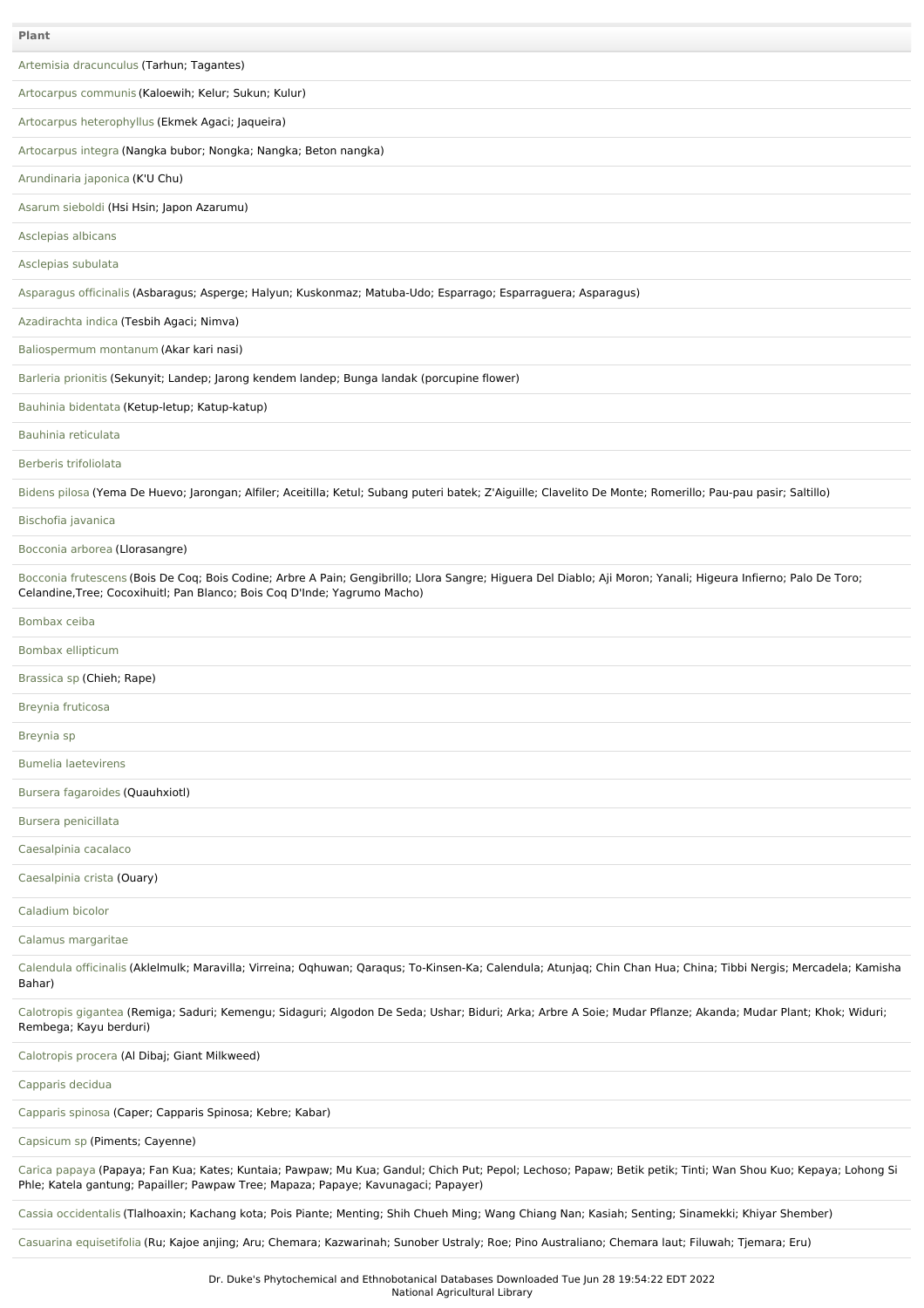| Catharanthus roseus (Adorna Patio; Libertine; Flor Boba; Dominica; Madagascar Periwinkle; Rattanjot; Fleur Des Meres; Cangrejera; Mujer Vegana; Catalana;<br>Soldier'S Palm; A'In Al Bazzun; Coneja; Gezayir Benefshesi; Fleurs Des Roches; Chawa Pshila; Periwinkle)          |
|--------------------------------------------------------------------------------------------------------------------------------------------------------------------------------------------------------------------------------------------------------------------------------|
| Cedrela mexicana                                                                                                                                                                                                                                                               |
| Cedrela sp                                                                                                                                                                                                                                                                     |
| Celastrus richii                                                                                                                                                                                                                                                               |
| Centipeda minima                                                                                                                                                                                                                                                               |
| Chamaemelum nobile (Gula Faq; Baghdad Hawingi; Babunnag)                                                                                                                                                                                                                       |
| Chamaesyce berteriana (Ti Malomin)                                                                                                                                                                                                                                             |
| Chamaesyce hypericifolia (Yerba Lechera)                                                                                                                                                                                                                                       |
| Chamaesyce serpens (Yerba Lechera; Malomet)                                                                                                                                                                                                                                    |
| Chlorophora tinctoria (Palo De Mora)                                                                                                                                                                                                                                           |
| Chrysanthemum roseum (Oltuotu; Pireotu)                                                                                                                                                                                                                                        |
| Cinnamomum camphora (Kafur; Kusu-No-Ki; Camphora; Chang)                                                                                                                                                                                                                       |
| Cissus rubiginosa                                                                                                                                                                                                                                                              |
| Citrus aurantifolia (Lima; Limau masam; Citron Vert; Citronnier; Citronnier Verjus; Limau amkian; Limau nipis; Limau asam; Lima Bobo; Citron)                                                                                                                                  |
| Citrus sinensis (Z'Orange Douce; Orange; Oranger Doux; Portakal; Naranja De China; Naranjo Dulce)                                                                                                                                                                              |
| Clausena anisata                                                                                                                                                                                                                                                               |
| Clematis drummondi                                                                                                                                                                                                                                                             |
| Clerodendrum bungei                                                                                                                                                                                                                                                            |
| Clerodendrum disparifolium (Kecholam; Puding; Pencholam)                                                                                                                                                                                                                       |
| Clusia utilis                                                                                                                                                                                                                                                                  |
| Cnestis ferruginea                                                                                                                                                                                                                                                             |
| Cocos nucifera (Kerambir; Niyu; Yueh Wang T'Ou; Palma De Coco; Kerambil; Nyiur; Kechambil; Cocoyeur; Mata De Coco; Nyor; Yeh Chung Chiu; Cocoye; Jeho; Hsu<br>Yu; Cocotier; Coco; Cocotero; Kalapa; Yeh Tzu; Coqueiro; Drakht I Badinja; Ipai; Kelapa; Noix De Coco; Kelambir) |
|                                                                                                                                                                                                                                                                                |
| Cola nitida (Kola)                                                                                                                                                                                                                                                             |
| Combretum hypotilinum                                                                                                                                                                                                                                                          |
| Comptonia peregrina (Sweetfern)                                                                                                                                                                                                                                                |
| Conioselinum univittatum (T'Ai Hsiung; Fu Hsiung; Hsi Hsiung; Mi Wu; Ma Hsien Hsiung Ch'lung; Hsiang Kuo; Ching Hsiung; Ch'Uan Hsiung; Chiao Nao Hsiung)                                                                                                                       |
| Conobea scoparioides                                                                                                                                                                                                                                                           |
| Coriandrum sativum (Hu Sui; Coriandrum; Ketumbar; Culantro; Koendoro; Coriander; Cilantro; Yuan Sui; Misima-Saiko; Kisnis; Penjilang; Kozahla; Katumber;<br>Kuzbarah; Culantrico; Cilantrico; Hsiang Sui; Dhanya)                                                              |
| Cremastra wallichiana                                                                                                                                                                                                                                                          |
| Crotalaria alanosanus                                                                                                                                                                                                                                                          |
| Croton alamosanus                                                                                                                                                                                                                                                              |
| Croton flavens                                                                                                                                                                                                                                                                 |
| Croton tiglium (Hazu; Kroton Agaci; Badau; Penchahar; Simalakian; Chemkian; Pa Tou; Cheraken; Chengkian)                                                                                                                                                                       |
| Croton xalapensis                                                                                                                                                                                                                                                              |
| Curcuma domestica (Safron Du Pays; Yu Chin; Safran Des Indes; Olena; Haridra; Ukon; Safran Du Pays; Turmeric; Kurkuma Uzum; Safran De St Domingue)                                                                                                                             |
| Cyclamen europaeum (Yersomunu; Pwin D'Pourcia)                                                                                                                                                                                                                                 |
| Cyclea hypoglauca                                                                                                                                                                                                                                                              |
| Cymbopogon citratus (Laoe wasiro; Citronela; Sereh makan (Edible sereh); Sere; Limonotu; Citronelle; Serai; Limoncillo; Salimbata; Eri makoe; Tapisa-pisa; Sere<br>mangat bi; Hoe moeke)                                                                                       |
| Cyperus cyperoides                                                                                                                                                                                                                                                             |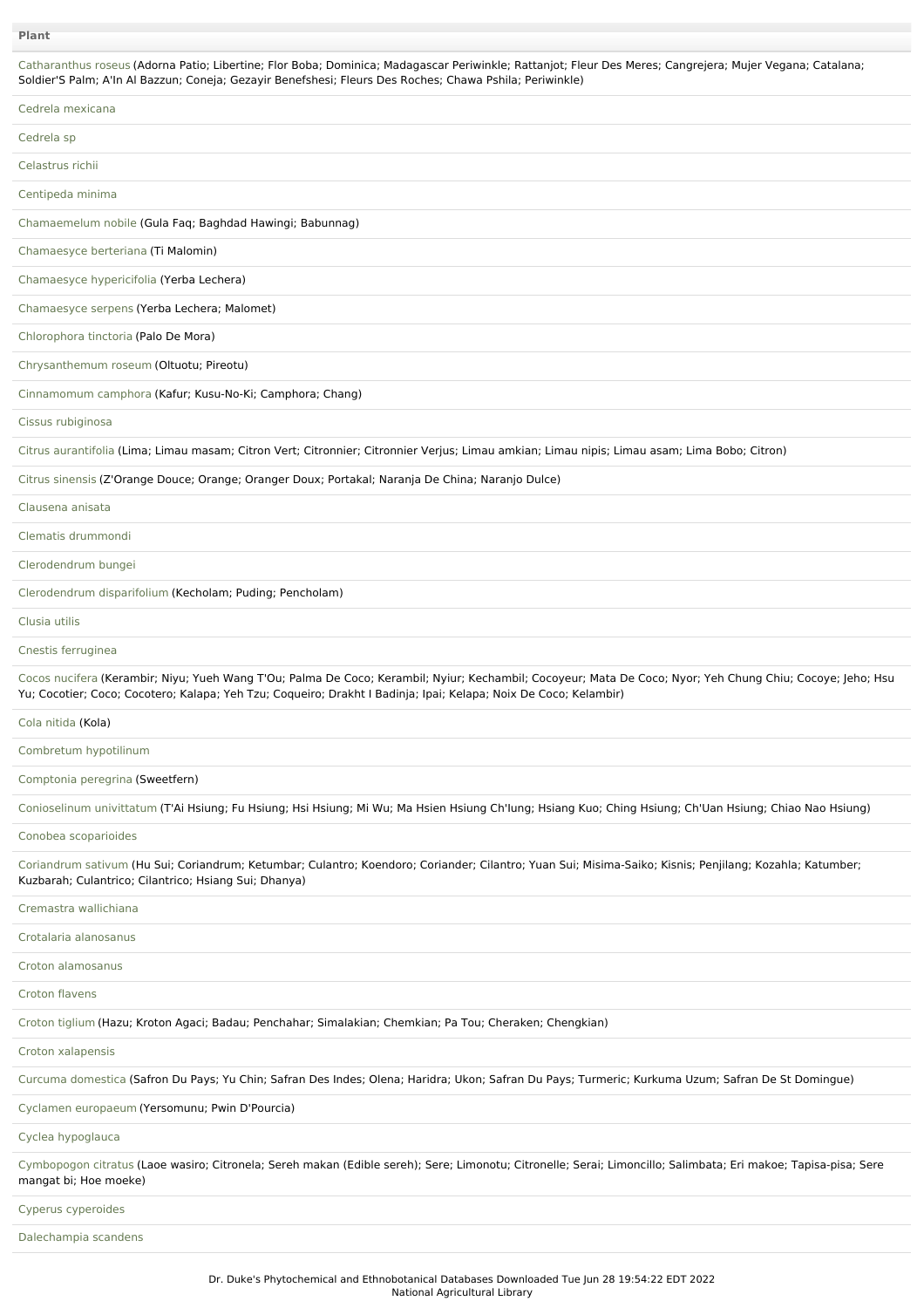# Dasylirion [leiophyllum](file:///phytochem/ethnoPlants/show/10328)

[Datura](file:///phytochem/ethnoPlants/show/632) metel (Dhatoora; Gawz Mathil; Kachubang; L.; Kechubong puteh; Tatula; Metel; Kuchubong; Ke-Tyosen-Asagao; Kechubong; Kechubong hitam; Kidi Ganian)

Datura [stramonium](file:///phytochem/ethnoPlants/show/497) (Buenas Tardes; Noce Del Diavolo; Jimson; Floribunda; Man T'O Lo; Opium Tropical; Jimson\_Eed; Feng Ch'Ieh Erh; Chamisco; Doornappelkruid; Estramoni; Cojon De Diablo; Chamico; Stinkblaren; Jimsonweed; Galurt; Nafeer; Pomme Epineuse; Pomme Poison; Cornicopio; Nongue; Stramoine; Daturah; Tapate; Figuiero Do Inferno; Cocombre Zombie; Concombre Zombie; Estramonio; Gemeiner Stechapfel)

#### [Decaspermum](file:///phytochem/ethnoPlants/show/10329) coriandri

[Delphinium](file:///phytochem/ethnoPlants/show/7759) ajacis (Lisan Tl Tair; Lisan Al Asfur; European Larkspur)

[Delphinium](file:///phytochem/ethnoPlants/show/9960) denudatum

[Desmodium](file:///phytochem/ethnoPlants/show/1261) gangeticum (Lepantan; Vidarigandha; Meringan; Serengan; Kemani bali; Akar katuh)

#### Dialium [guineense](file:///phytochem/ethnoPlants/show/46)

Dicoma [anomala](file:///phytochem/ethnoPlants/show/1881)

# [Diospyros](file:///phytochem/ethnoPlants/show/10330) toposia

Dissotis [rotundifolia](file:///phytochem/ethnoPlants/show/633)

### Dorstenia [contrayerba](file:///phytochem/ethnoPlants/show/2638)

Drimys [granadensis](file:///phytochem/ethnoPlants/show/6535)

## [Drimys](file:///phytochem/ethnoPlants/show/2450) winteri (Canelo; Aktarcin; Winter'Sbark)

[Drosera](file:///phytochem/ethnoPlants/show/634) peltata

### [Drosera](file:///phytochem/ethnoPlants/show/7819) sp (Moorwort,Small)

[Dryobalanops](file:///phytochem/ethnoPlants/show/2120) aromatica (Kapur; Ch'Ing Ping P'Ien; Pokok kapur burus (Baru campho; Mei Hua P'Ien; Ts'Ang Lung Nao; Camphora; Bing Pian; Dryobalanops; Mi Nao; Ping P'Ien; Chin Chiao Nao; P'O Lu Hsiang; Su Nao; Ni Ping P'Ien; Kapurun)

[Eclipta](file:///phytochem/ethnoPlants/show/1193) alba (Li Ch'Ang; Keremek hutan; Daun dakelin; Ubat rambut panjang (long-hair; Rumput migus; Urang-aring)

#### Eclipta [prostrata](file:///phytochem/ethnoPlants/show/311) (Takasaburo)

[Elephantopus](file:///phytochem/ethnoPlants/show/50) scaber (Tapak Liman; Gobhi; Go Jihva; Ti Tan T'Ou; Lengua De Vaca; Tupak sulaiman (SDolomon's sea; Tabac Marron; Elefantenfuss; Tutup bumi (Bung of the earth); Urat tutup bumi; Tapak leman)

## [Elyonurus](file:///phytochem/ethnoPlants/show/893) argenteus

[Erigeron](file:///phytochem/ethnoPlants/show/5683) affinis

## Eriocaulon [buergerianum](file:///phytochem/ethnoPlants/show/8450)

[Ervatamia](file:///phytochem/ethnoPlants/show/5261) coronaria (Grape Jasmine; Kembang mantega; Ubat sentak; Bunga susu (Milk flower); Manda kaki; Kembang susu; Susun kelapa; Susok ayam (Cock's spur))

## [Ervatamia](file:///phytochem/ethnoPlants/show/1659) orientalis

Erythrina [flabelliformis](file:///phytochem/ethnoPlants/show/5965)

Erythrina [mildbraedii](file:///phytochem/ethnoPlants/show/897)

Erythrina [variegata](file:///phytochem/ethnoPlants/show/313) (Dedap; Chengkering (Abscess); Chengkering; Le Maurepas; Baton De Sorcier; Arbor Maurepasia; Petaqueros)

[Euchresta](file:///phytochem/ethnoPlants/show/1150) japonica (Shan Dou Gen; Miyama-Tobera)

Eugenia [aromatica](file:///phytochem/ethnoPlants/show/5078) (Chengkeh lalaki; Polong; Chengkeh)

Eugenia [caryophyllata](file:///phytochem/ethnoPlants/show/4627)

Euphorbia [pekinensis](file:///phytochem/ethnoPlants/show/5969) (Ta Chi; Taka-Todai)

[Euphorbia](file:///phytochem/ethnoPlants/show/7579) petrina

[Euphorbia](file:///phytochem/ethnoPlants/show/9202) polycarpa

Euphorbia [pulcherrima](file:///phytochem/ethnoPlants/show/1668) (Poinsettia)

[Euphorbia](file:///phytochem/ethnoPlants/show/317) tirucalli (Paching tawa; Tikel balung; Pencil Tree; Kayu patah tulang (Frac. wood); Mentulang; Kayu urip; Milkbush; Tulang-tulang)

# [Evodia](file:///phytochem/ethnoPlants/show/900) sp

Fagara [zanthoxyloides](file:///phytochem/ethnoPlants/show/1461)

Ficus [barclayana](file:///phytochem/ethnoPlants/show/10331)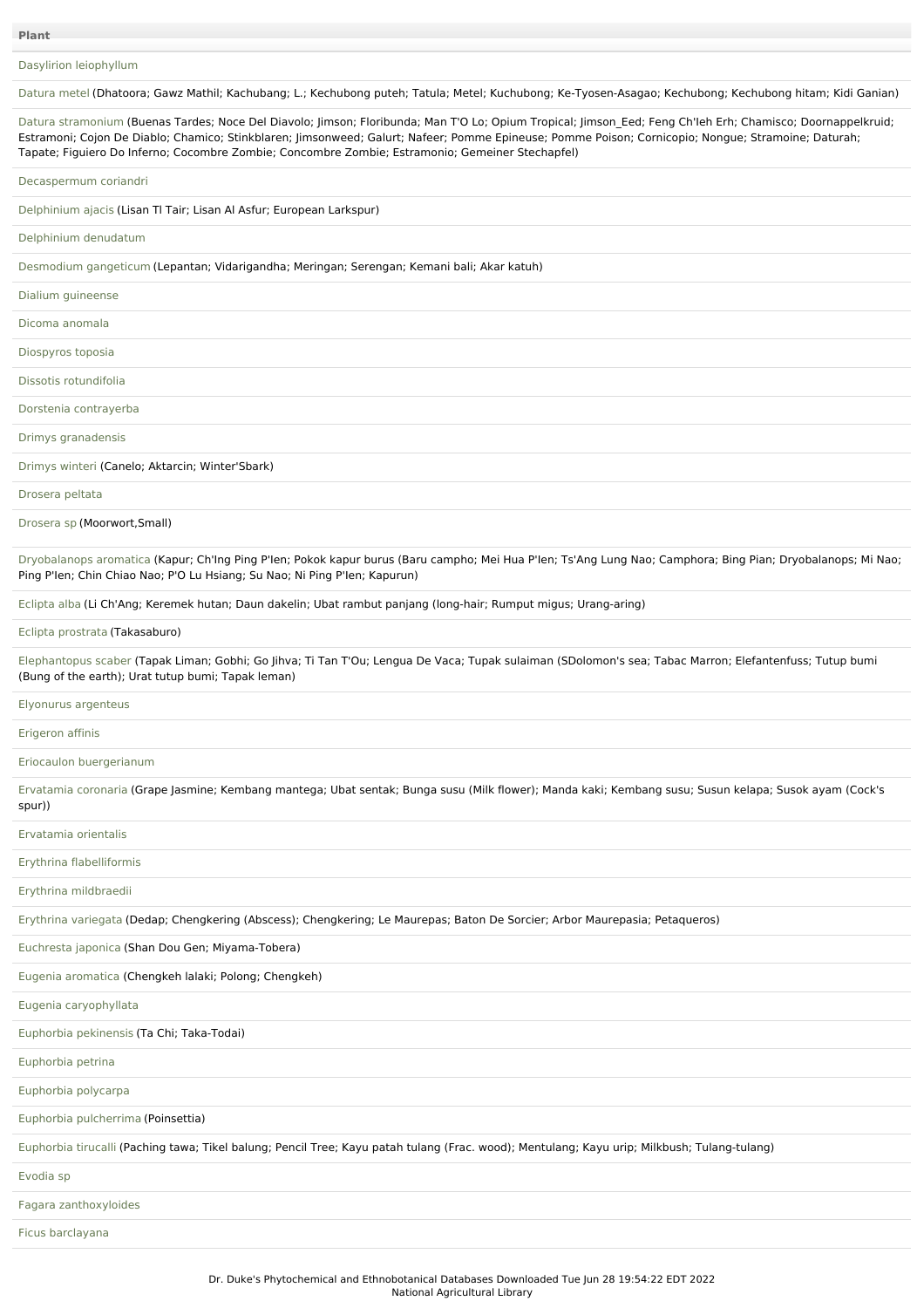| <b>Plant</b>                                                                                                                                                                                                                                                                           |
|----------------------------------------------------------------------------------------------------------------------------------------------------------------------------------------------------------------------------------------------------------------------------------------|
| Ficus benghalensis (Bengal Inciri Agaci)                                                                                                                                                                                                                                               |
| Ficus callicarpa (Oyod sautenan; Akar jalar-jalar)                                                                                                                                                                                                                                     |
| Ficus glomerata (Loh; Lowa; Ara; Gular)                                                                                                                                                                                                                                                |
| Ficus padana (Burm. f.)                                                                                                                                                                                                                                                                |
| Ficus retusa (Jung; Ara jejawi; Jung Hsu)                                                                                                                                                                                                                                              |
| Flacourtia jangomas (Rokam; Rukem; Kerekup; Rukam; Bebuas akar (Foam root))                                                                                                                                                                                                            |
| Foeniculum vulgare (Shih Lo; Anis; Kaneer Razbana; Fennel; Uikyo; La Nuit; Adas londa; Shbint; Finocchio Forte; Shamar; Hsiao Hui Hsiang; Rezene; L'Anis; Anis<br>Vert; Adas landi; Raziyane; Tzu Mo; Ama-Uikyo; Tzu Mu Lo; Hinojo; Adas pedas; Comino; Karasu-Uikyo; Hui Hsiang Chiu) |
| Fouquieria fasciculata                                                                                                                                                                                                                                                                 |
| Franseria tenuifolia                                                                                                                                                                                                                                                                   |
| Funkia subcordata (Yu Tsan)                                                                                                                                                                                                                                                            |
| Galium bungei                                                                                                                                                                                                                                                                          |
| Gardenia jasminoides (Kuti-Nasi; Ko-Kuti-Nasi; Zhi Zi)                                                                                                                                                                                                                                 |
| Geranium wallichianum                                                                                                                                                                                                                                                                  |
| Glochidion ramiflorum                                                                                                                                                                                                                                                                  |
| Glossogyne bidens                                                                                                                                                                                                                                                                      |
| Glycyrrhiza lepidota                                                                                                                                                                                                                                                                   |
| Gmelina elliptica                                                                                                                                                                                                                                                                      |
| Gomphia serrata (Chinta mula; Sebalusi)                                                                                                                                                                                                                                                |
| Grammadenia alpina                                                                                                                                                                                                                                                                     |
| Grindelia sp                                                                                                                                                                                                                                                                           |
| Guaiacum officinale (Bois Saint; Guaiacum; Gaiac; Gaiac Franc; Lignum Vitae; Gaiac Officinel; Guayak Agaci)                                                                                                                                                                            |
| Gymnosporia royleana                                                                                                                                                                                                                                                                   |
| Haplopappus spinulosus                                                                                                                                                                                                                                                                 |
| Hedera helix (Ivy; Yedra; Hiedra; Edera; Cistero; Lere; Srcanik; English Ivy; Ellera; Habl Al Masakeen; Lierre; Hedera; Duvar Sarmasigi)                                                                                                                                               |
| Hedyotis corymbosa                                                                                                                                                                                                                                                                     |
| Hedyotis diffusa (Bai Hua She She Cao)                                                                                                                                                                                                                                                 |
| Helicia serrata (Kajoe morsegoe)                                                                                                                                                                                                                                                       |
| Heliopsis longipes                                                                                                                                                                                                                                                                     |
| Heracleum lanatum (Parsnip, Cow)                                                                                                                                                                                                                                                       |
| Heracleum maximum                                                                                                                                                                                                                                                                      |
| Heteropogon contortus (Chien Ken; Ti Chen)                                                                                                                                                                                                                                             |
| Holarrhena antidysenterica (Kalingaka; Kurchi; Conessi Tree; Vatsaka)                                                                                                                                                                                                                  |
| Hullettia dumosa (Sentoh bukit; Ampenai tiong)                                                                                                                                                                                                                                         |
| Hydrocotyle bonariensis                                                                                                                                                                                                                                                                |
| Hydrocotyle javanica (Rembaan)                                                                                                                                                                                                                                                         |
| Hygrophila quadrivalvis (Maman babi (Pig's Gynandropsis)                                                                                                                                                                                                                               |
| Hymenopappus lugens                                                                                                                                                                                                                                                                    |
| Hyoscyamus albus (Meimendro Branco; Beleno Negro; Jusquiame Blanche; Giusquiamo Bianco; Beleno Blanco; Hisquiamus; Banj; Weisses Bilsenkraut; Wit<br>Bilzenkruid; White Henbane)                                                                                                       |
| Hyoscyamus muticus (Jusquiame D'Egypt; Egyptisch Bilzenkruid; Kohibung; Agyptisches Bilsenkraut; Egyptian Henbane)                                                                                                                                                                     |
| Hyoscyamus niger (Jusquiame; Altercum; Sukran; Henbane, Black; Banj Barry; Hunabra-So; Banotu; Henbane; Giusguiamo; Hiyosu; Black Henbane)                                                                                                                                             |

[Hyoscyamus](file:///phytochem/ethnoPlants/show/1541) reticulatus (Banj)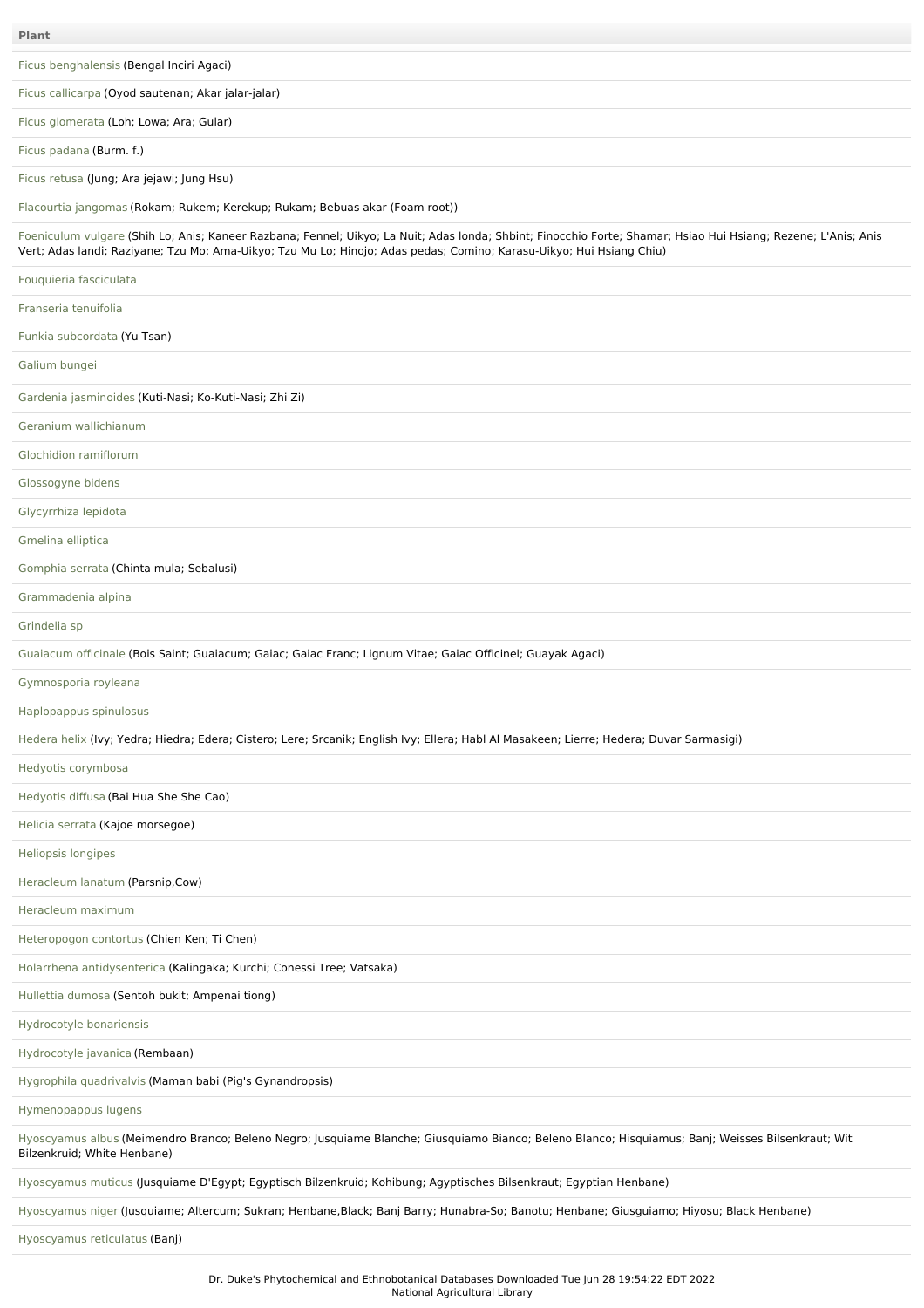| Plant                                                                                                                                                                                                                                                    |
|----------------------------------------------------------------------------------------------------------------------------------------------------------------------------------------------------------------------------------------------------------|
| Hypericum japonicum                                                                                                                                                                                                                                      |
| Hyptis emoryi                                                                                                                                                                                                                                            |
| Hyptis pectinata                                                                                                                                                                                                                                         |
| Hyptis sp                                                                                                                                                                                                                                                |
| Hyssopus officinalis (Hisopo; Hyssop; Hastipippili; Yanagi-Hakka; Curdukotu)                                                                                                                                                                             |
| Illicium anisatum                                                                                                                                                                                                                                        |
| Indigofera aspalathoides                                                                                                                                                                                                                                 |
| Indigofera sp.                                                                                                                                                                                                                                           |
| Intsia bijuga (Bajang; Merbau)                                                                                                                                                                                                                           |
| Isotoma longiflora (Sangkobak; Kendali)                                                                                                                                                                                                                  |
| Ixora fulgens                                                                                                                                                                                                                                            |
| Jacquinia aurantiaca                                                                                                                                                                                                                                     |
| Jasminum ritchiei                                                                                                                                                                                                                                        |
| Jatropha curcas (Jarak budeg; Nanyo-Aburagi; Physic Nut; Pinon; Jarak; Medicinier Beni; Grand Medicinier; Tuba; Pinon De La India; Purging Nut; Jarak belanda;<br>Feuilles Medecinier)                                                                   |
| Jatropha spathulata                                                                                                                                                                                                                                      |
| Juniperus oxycedrus (Oxicedro; Ardij Aghaji; Branket Enebaer; Enebro De La Miera; Cedro De Espanha; Appeggi; Cade; Havrest; A'Rr; A'Ra'R)                                                                                                                |
| Kaempferia galanga (Kenchur; Chandra Mulika; Tekoer; Chekor; Katjiwer; Chekur jawa; Kumula; San Nai; Chekur; Shan Lai; Shan Nai; Chengkur)                                                                                                               |
| Kallstroemia grandiflora                                                                                                                                                                                                                                 |
| Karwinskia humboldtiana (Coyotillo)                                                                                                                                                                                                                      |
| Krugiodendron ferreum                                                                                                                                                                                                                                    |
| Lagenaria siceraria (Gourd; Qare Sibbahi; Qari; Hu Lu; Callebasse Courante; Calabazo; Congourde; P'lao; Camasa; Guiro; Asmakabagi; Gourde Des Pelerins; Kara<br>Qabagh; Banganya; Hu Tzu; P'Ao; Calebasse Franc; Callebassier; Hu)                       |
| Lantana camara (Dona Ana; Dona Sanica; Bonbonnier; Sauge Des Montagnes; Herbe A Plomb; Cariaquito Colorado; Lantana; Tembelekan; Bonbongnin; Dona Anita;<br>Yalan Chay; Z'Herbe A Plomb; Dona Sanita; Dar Mina; Mina Shajary; Ptisoleil; Herbe A Ronces) |
| Laserpitium siler (Siseleos; Laserpicio)                                                                                                                                                                                                                 |
| Leea guineensis                                                                                                                                                                                                                                          |
| Lespedeza cuneata                                                                                                                                                                                                                                        |
| Ligustrum robustum                                                                                                                                                                                                                                       |
| Lippia pringlei                                                                                                                                                                                                                                          |
| Liquidambar styraciflua (Amerikanischer Styraxbaum; Xochiocotzoquahuitl; American Styrax; Amerikaanse Styrax; Amberboom; Sweetgum Tree)                                                                                                                  |
| Liriodendron tulipifera                                                                                                                                                                                                                                  |
| Lopezia racemosa                                                                                                                                                                                                                                         |
| Ludwigia prostrata                                                                                                                                                                                                                                       |
| Luffa aegyptiaca (Servilleta Del Pobre; T'len Lo; Serviette Des Pauvres; Leaf; Man Kua; Liane Torchon; T'len Ssu Kua; Pu Kua; Ssu Kua; Lifka; Torchon; Musu)                                                                                             |
| Luvunga sarmentosa                                                                                                                                                                                                                                       |
| Lycium chinense (Hsien Jen Chang; Kou Chi; Kou Chi Chien; T'len Ts'Ai; Kou Chi Chiu; Ti Ku P'l; Yang Ju; Kuko)                                                                                                                                           |
| Macrosiphonia hypoleuca (Hierba Cucaracha)                                                                                                                                                                                                               |
| Macrotomia perennis                                                                                                                                                                                                                                      |
| Maerua angolensis                                                                                                                                                                                                                                        |
| Magnolia conspicua (P'Ao; Hsin I; Ying Ch'Un; Hou T'Ao; Mu Pi)                                                                                                                                                                                           |
| Mahonia ganpinensis                                                                                                                                                                                                                                      |
| Malva nicaeensis                                                                                                                                                                                                                                         |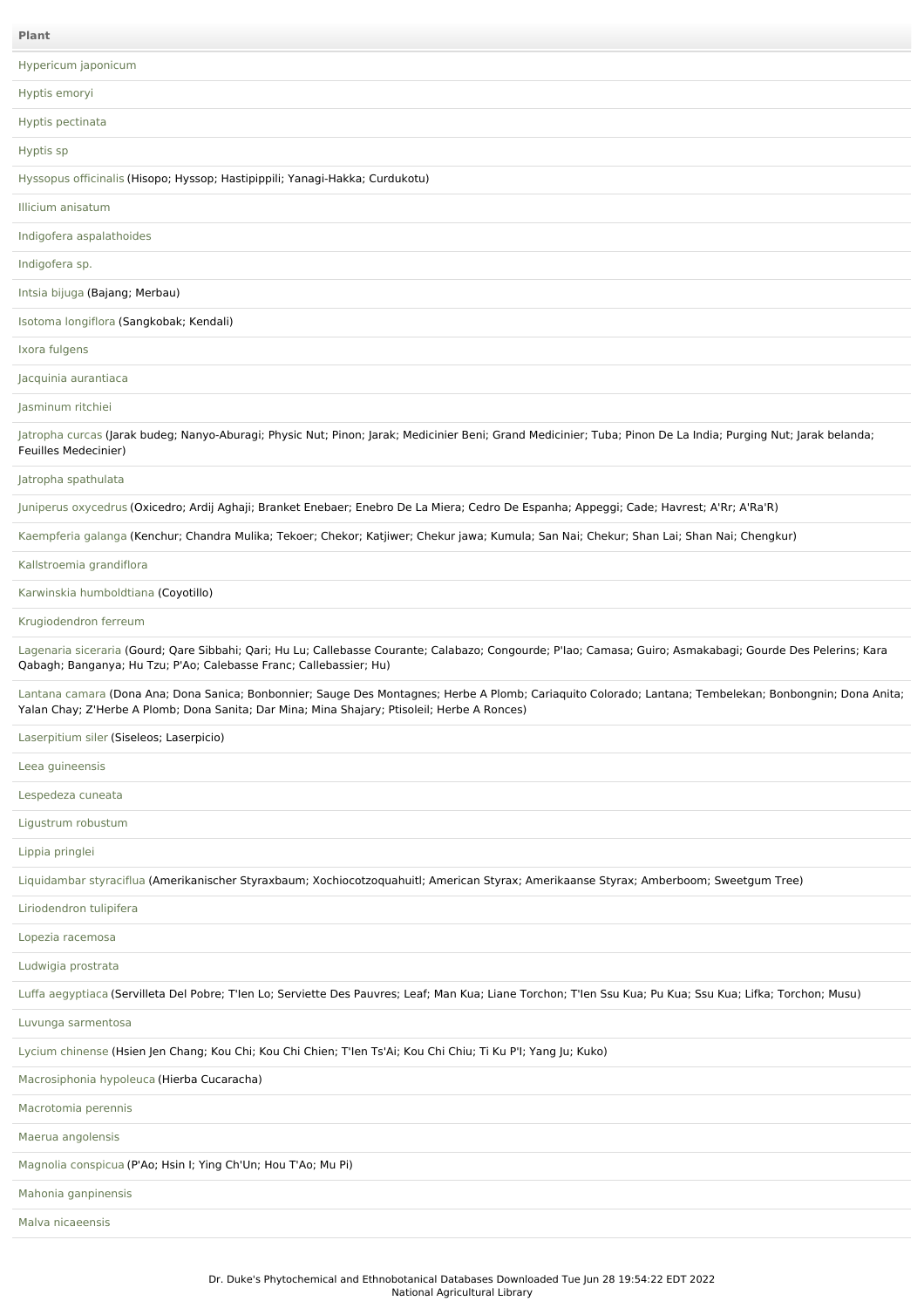Malva [parviflora](file:///phytochem/ethnoPlants/show/713)

Malva [sylvestris](file:///phytochem/ethnoPlants/show/2221) (Malva; Zeni-Aoi; Ebegumeci; High Mallow)

| Mangifera indica (Anbah; Manguier; Pelem; Mangot Fil; Mamuang; Mango; Mangot; Merpelam; Manga Agaci; Mangga; An Lo Kuo; Manga) |  |  |  |  |  |  |  |
|--------------------------------------------------------------------------------------------------------------------------------|--|--|--|--|--|--|--|
|--------------------------------------------------------------------------------------------------------------------------------|--|--|--|--|--|--|--|

[Massonia](file:///phytochem/ethnoPlants/show/4798) bowkeri

Maytenus [phyllanthoides](file:///phytochem/ethnoPlants/show/9617)

Melaleuca [leucadendron](file:///phytochem/ethnoPlants/show/546) (Cajeput Tree; Kajeput; Kayu puteh (White wood); Gelam; Cajeput; Cayeput)

[Melastoma](file:///phytochem/ethnoPlants/show/10317) affine (D. Don.)

Melastoma [malabathricum](file:///phytochem/ethnoPlants/show/6011) (Sedudok; Harendong; Kodok; Kedudok; Kluruk; Kendudok; Sendudok; Sikadudok)

[Melilotus](file:///phytochem/ethnoPlants/show/1729) arvensis (Hsun Ts'Ao; Ling Ling Hsiang)

Melissa [officinalis](file:///phytochem/ethnoPlants/show/715) (Tronjan; Kovanutu; Ogulotu; Toronjil; Hashishat Al Nahil; Cytria; Lemonbalm; Seiyo-Yama-Hakka; Common Balm)

Melothria [maderaspatana](file:///phytochem/ethnoPlants/show/4646)

Mentha [arvensis](file:///phytochem/ethnoPlants/show/414) (Hakka; Bo He; Fan Ho; Po Ho; Betch Di Coq)

Merremia [tridentata](file:///phytochem/ethnoPlants/show/7165) (Akar keremak)

[Metopium](file:///phytochem/ethnoPlants/show/8959) toxiferum (Bois Mulatre; Poisonwood; Manzanillo)

Milletta [auriculata](file:///phytochem/ethnoPlants/show/7981)

Millettia [hemsleyana](file:///phytochem/ethnoPlants/show/10318) (Jadar)

[Millettia](file:///phytochem/ethnoPlants/show/7169) sericea (Lemak pahit (Bitter fat); Merambu; Mambu jantan; Jemerah; Akar mambu; Sekebah)

[Mimosa](file:///phytochem/ethnoPlants/show/5017) pigra

[Monarda](file:///phytochem/ethnoPlants/show/720) fistulosa (Horsemint; Yaguruma-Kakko)

[Monochoria](file:///phytochem/ethnoPlants/show/3796) vaginalis (Ikau lada; Fou Shih; Kelayar; Bengok; Wewehan; Echeng padi; Toempeng; Weweyan)

[Monodora](file:///phytochem/ethnoPlants/show/11633) tenuifolia

[Morinda](file:///phytochem/ethnoPlants/show/1098) citrifolia (Bois Douleur; Bengkudu; Mekudu; Kudu; Mengkudu besar; Pache; Kemudu; Pina De Puerco; Fromagier; Mengkudu; Douleur)

[Moringa](file:///phytochem/ethnoPlants/show/206) oleifera (Ramunggai; Moringa Tree; Olivier; Ben Aile; Benz'Olive; Maroengga; Palo De Aceite; Babano Del Arbol; Moroengei; Ban Sajna; Sigru; Cigru; Sahinjan; Sajina; Ubat bedat; Ben; Merunggai; Remunggai; Pois Coolie; Benboom; Graines Ben; Kelor; Horseradish Tree; Ben Ghianda; Benzolivier)

Morus [bombycis](file:///phytochem/ethnoPlants/show/455) (Yama-Guwa)

[Murraya](file:///phytochem/ethnoPlants/show/12933) sp

[Myoporum](file:///phytochem/ethnoPlants/show/3967) laetum

Myrica [esculenta](file:///phytochem/ethnoPlants/show/726)

Myrsine [australis](file:///phytochem/ethnoPlants/show/10341)

Nandina [domestica](file:///phytochem/ethnoPlants/show/2338) (Nan T'Ien Chu; Siro-Nanten; Nan Chu)

[Naravelia](file:///phytochem/ethnoPlants/show/728) zeylanica

[Nauclea](file:///phytochem/ethnoPlants/show/1739) latifolia

Nepeta [glechoma](file:///phytochem/ethnoPlants/show/523) (Ti Ch'Ien Ts'Ao; Lien Ch'Ien Ts'Ao; Hu Po Ho; Chi Hsueh Ts'Ao)

[Newbouldia](file:///phytochem/ethnoPlants/show/525) laevis (Osensenama)

[Nicotiana](file:///phytochem/ethnoPlants/show/456) tabacum (Tabigh; Tabac Mannoque; Toubac; Tutun; Tabaco; Tan Pa Ku; Tobacco; Jen Ts'Ao; Tabac; Yen Ts'Ao; Nicoziana; Yen Ken; Tanigh; Herbe A La Reine; Yu Ts'Ao)

Nopalea [cochenillifera](file:///phytochem/ethnoPlants/show/526) (Raquette Espagnole; Tuna De Espana; Nopal; Raquette Pangnol)

Nypa [fruticans](file:///phytochem/ethnoPlants/show/7664)

Ocimum [americanum](file:///phytochem/ethnoPlants/show/3917) (Basilic)

Ocimum [basilicum](file:///phytochem/ethnoPlants/show/527) (Chahchabram; Selaseh; Selaseh jantan; Ai K'Ang; Selaseh hitam; Chiu Ts'Eng T'A; I Tzu Ts'Ao; Me-Boki; Raihan Al Malik; Lo Le; Albahaca; Basil; Feslegen; Selasih; Basilicon; Raihana; Rainan; Basilic; Hsiang Ts'Ai)

Ocimum [gratissimum](file:///phytochem/ethnoPlants/show/735) (Selaseh jambi; Ramtulsi; Basilic Grandes Feuilles; Grand Fombasin; Fombasin; Vriadhatulasi; Atiayo; Basilic A Petites Fleurs; Folle Basin)

[Oenothera](file:///phytochem/ethnoPlants/show/10342) sp (Coscatlacualtzin)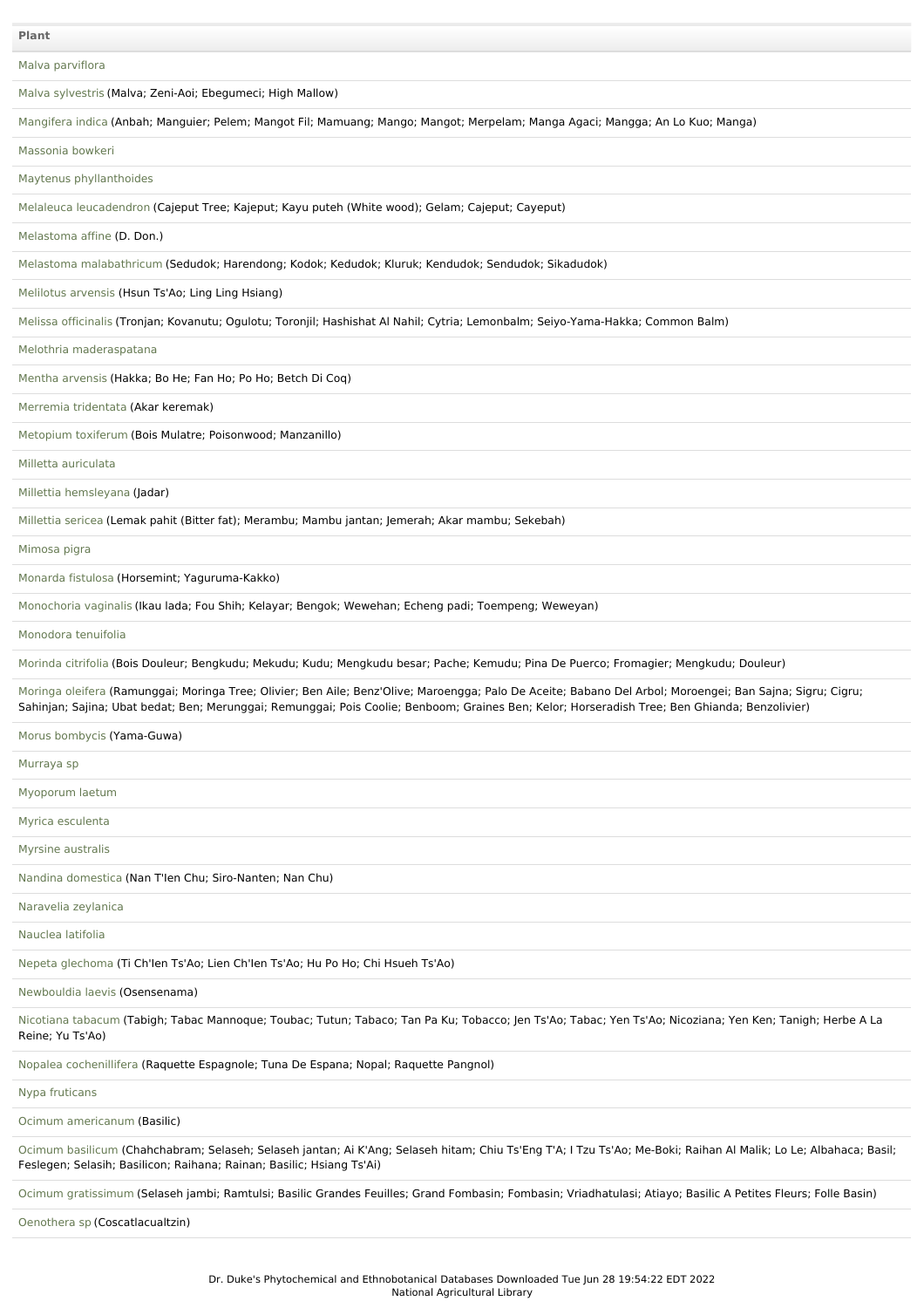Olea [europea](file:///phytochem/ethnoPlants/show/530) (Zaytoon; Olive; Olivo)

| Opuntia fulgida |  |
|-----------------|--|
|-----------------|--|

[Origanum](file:///phytochem/ethnoPlants/show/2569) majorana (Mercenkosk; Mayorana-So; Marjoram; Mayorana; Origanium; Marjolaine)

[Origanum](file:///phytochem/ethnoPlants/show/531) vulgare (Oregano De Espana; Raihan Jabaili; Adi Mercankosk; Marjoram,Wild; Marjolaine; Oregano; Raihana Kiwilka; Pot Marjoram)

[Oroxylum](file:///phytochem/ethnoPlants/show/738) indicum (Bolai kayu; Merkulai; Kajeng jaler; Kulai; Bungli; Syonaka; Kapoung-kapung; Bonglai kulai; Boli; Bonglai; Merulai; Kayu lanang; Boloi)

[Osbeckia](file:///phytochem/ethnoPlants/show/10343) crinita

[Paederia](file:///phytochem/ethnoPlants/show/1100) foetida (Daun kentut; Nu Ch'Ing; Akar sekentut; Kesimbukan; Kasembukan; Ch'Iao Piao)

[Palisota](file:///phytochem/ethnoPlants/show/549) hirsuta

Papaver [somniferum](file:///phytochem/ethnoPlants/show/744) (Madat; Poppy,Opium; O Fang; Poppy; Adormidera; Opium Poppy; Chandu; Yu Mi; Ya P'Ien; Tengkoh; Kheshkhash Abu Al Noum; Gelinjik; O Fu Jung; Opium; Adormidero; O P'Ien; Hashas)

Parkia [africana](file:///phytochem/ethnoPlants/show/4939) (Cafe Du Sudan; African Locust)

[Parkia](file:///phytochem/ethnoPlants/show/11367) sp

[Paullinia](file:///phytochem/ethnoPlants/show/87) pinnata (Bejuco Costilla; Bejuco De Tres Filos; Liane Carree)

Penstemon [grandiflorus](file:///phytochem/ethnoPlants/show/12648) (Beardtongue)

[Penstemon](file:///phytochem/ethnoPlants/show/1067) pallidus

[Peronema](file:///phytochem/ethnoPlants/show/8372) canescens (Loos Roos; Djati Sabrang; Sungkai; Jack)

Persea [americana](file:///phytochem/ethnoPlants/show/751) (Avocatier; Avocat; Paltas; Zaboca; Aguacate; Perse Agaci; Abokado; Avocado)

[Petiveria](file:///phytochem/ethnoPlants/show/211) alliacea (Anamu; Ave; Mal Pouri; Herbe Aux Poules; Huevo De Gato; Guineahen Weed; Verveine Puante; Apazote De Zorro; Gully Root; Chasser Vermine; Zorrillo; Aveterinaryte; Petivere A Odeur Ail; Payche; Verocine Puante; Feuilles Ave; Hierba De Las Gallinitas)

Phoenix [dactylifera](file:///phytochem/ethnoPlants/show/957) (Hurma Agaci; Tamur; Dattier; Palma Datil; Wu Lou Zi; Dattes; Date; Khurma; Datil)

[Phyllanthus](file:///phytochem/ethnoPlants/show/1031) emblica (Amlaka)

Phyllanthus [epiphyllanthus](file:///phytochem/ethnoPlants/show/4656)

Phyllanthus [muellerianus](file:///phytochem/ethnoPlants/show/1761)

[Phyllanthus](file:///phytochem/ethnoPlants/show/4514) pulcher (Ubat kelurut (Chancre medicin; Naga jimat (Talisman dragon); Kauka bona; Naga buana (Dragon-o-the-world)

[Physalis](file:///phytochem/ethnoPlants/show/6275) sp (Tope-Tope; Ground Cherry; Maman Laman; Herbe A Cloques; Coque-Molle; Battre Autour; Batoto; Totomaton; Alkekenge)

[Piliostigma](file:///phytochem/ethnoPlants/show/959) thonningii (Musomo)

Pinus [massoniana](file:///phytochem/ethnoPlants/show/2707)

[Pinus](file:///phytochem/ethnoPlants/show/1768) sp (Sung Chieh Chiu; Sung Hua; Sung Hsiang; Sung Chieh; Sung Yeh Chiu; Sung Huang; Pine)

Pinus [tabulaeformis](file:///phytochem/ethnoPlants/show/2708)

Pinus [yunnanensis](file:///phytochem/ethnoPlants/show/2709)

Piper [alegreanum](file:///phytochem/ethnoPlants/show/10344)

[Piper](file:///phytochem/ethnoPlants/show/366) betle (Sireh; Sirih; Sibiroah; Suruh; Bodeh; Kinma)

Piper [darienense](file:///phytochem/ethnoPlants/show/3586)

Piper [excelsum](file:///phytochem/ethnoPlants/show/962)

Piper [longum](file:///phytochem/ethnoPlants/show/759) (Pepper,Long; Uzun Biber; Pi Po; Long Pepper; Pi P'O Mu)

Piper [pinoganense](file:///phytochem/ethnoPlants/show/10345)

Piper [retrofractum](file:///phytochem/ethnoPlants/show/2579) (Longpepper,Java; Chabe alas; Chabean; Chabe sula; Javanese Long Pepper; Chabai jawa (Java long pepper); Lada panjang (Long pepper); Vahl)

Piper [sanctum](file:///phytochem/ethnoPlants/show/94)

Piper [sarmentosum](file:///phytochem/ethnoPlants/show/1769) (Kudak; Kadok batu; Chabean; Mengkadak; Sireh dudok; Vahl; Kadok; Akar bugu)

[Piper](file:///phytochem/ethnoPlants/show/215) sp (Phlu Kae)

Piper [umbellatum](file:///phytochem/ethnoPlants/show/843) (Bumbu; Bumbo; Dombo; Caisemon; Lemba; Segumbar urat)

[Piptadeniastrum](file:///phytochem/ethnoPlants/show/216) africanum

Pipturus [argenteus](file:///phytochem/ethnoPlants/show/963)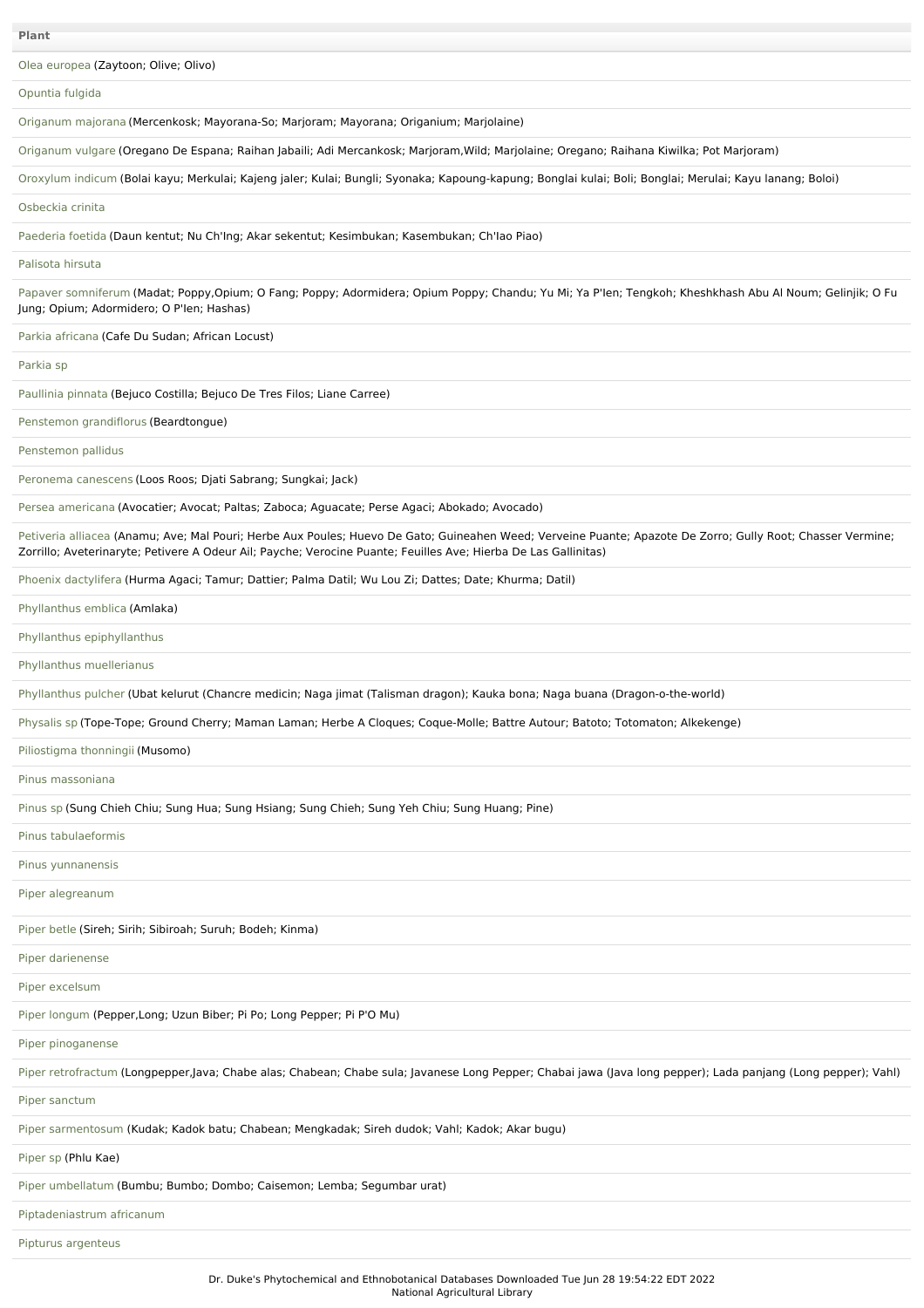## Piscidia [piscipula](file:///phytochem/ethnoPlants/show/761) (Bois Ivrant)

[Pithecellobium](file:///phytochem/ethnoPlants/show/533) dulce

[Pithecellobium](file:///phytochem/ethnoPlants/show/1771) jiringa (Jegkol; Jaring; Jing; Jering)

#### [Plantago](file:///phytochem/ethnoPlants/show/534) asiatica (Oba-Ko)

[Plantago](file:///phytochem/ethnoPlants/show/764) erosa

[Plantago](file:///phytochem/ethnoPlants/show/535) major (Llanten Mayor; Arnoglossa; Meloh kiloh; Ch'E Ch'len; Wegerlich; Gechi Qulaghi; Ekur anjing (Dog tail); Otot ototan; Sangkubah; Sembung otot; Buyuk Sinirliot; Sangkuwah; Sangka buwah; Lisan Al Hamal; Bazir Dam Bil; Plantain; Oba-Ko; Sei Ohr Re; Daum sejumbok; Llanten; Suri pandak; Tarkuz)

Plesmonium [margaritiferum](file:///phytochem/ethnoPlants/show/3974)

Pluchea [carolinensis](file:///phytochem/ethnoPlants/show/765) (Feuilles La Chose; Conyse Odorante; Tabac Sauvage; Grand Sauge)

[Plumbago](file:///phytochem/ethnoPlants/show/5698) europaea (Chitra Vani; Belesa; Plumbago)

[Plumbago](file:///phytochem/ethnoPlants/show/4277) pulchella (Panete)

[Plumbago](file:///phytochem/ethnoPlants/show/969) scandens (Herva Do Diablo; Pega-Pollo; Malacara; Dentelaire; Loco)

[Plumeria](file:///phytochem/ethnoPlants/show/3975) acutifolia (Champa lao; Hint Yasemini; Kshirka; Kamboja; Semboja; Frangipani; Chempaka; Samboja)

[Plumeria](file:///phytochem/ethnoPlants/show/368) alba (Kshira; Frangipani)

Polygala [crotalarioides](file:///phytochem/ethnoPlants/show/768)

[Polygonum](file:///phytochem/ethnoPlants/show/2683) hydropiper (Subiberi; Yanagi-Tade; Daun senahun; Pweve D'Ewe; Pimienta Acuatica; Smartweed)

[Polypodium](file:///phytochem/ethnoPlants/show/7316) fortunei (Ku Sui Pu; Hou Chiang)

[Poncirus](file:///phytochem/ethnoPlants/show/4662) trifoliata (Chih; Chih K'O)

Populus [angustifolia](file:///phytochem/ethnoPlants/show/5785)

[Porophyllum](file:///phytochem/ethnoPlants/show/5032) gracile

[Portulaca](file:///phytochem/ethnoPlants/show/1162) oleracea (Coupier; Berbin; Perpine; Gelang pasir; Pourpier Commun; Suberi-Hiyu; Ma Ch'lh Hsien; Purslane; Beldroega; Coupe-Pied; Krokot; Parpinah; Semizotu; Pourpier; Verdolaga; Porcelana; Ancharupa)

[Potentilla](file:///phytochem/ethnoPlants/show/10346) fulgens

[Pothomorphe](file:///phytochem/ethnoPlants/show/373) peltata (Broquelejo; Collet A Dame; Yagrumo; Fait Collet; Feuilles A Coeur)

[Pothomorphe](file:///phytochem/ethnoPlants/show/406) umbellata (Broquelejo; Yagrumo; Feuilles De Coeur; Feuilles A Coeur)

[Pouzolzia](file:///phytochem/ethnoPlants/show/972) zeylanica (Ubai-ubai; Rubai; Deresan; Kermah; Kukon-kukon)

Premna [herbacea](file:///phytochem/ethnoPlants/show/2856)

Premna [taitensis](file:///phytochem/ethnoPlants/show/771)

[Prochnyanthes](file:///phytochem/ethnoPlants/show/3597) mexicana

Prunus [domestica](file:///phytochem/ethnoPlants/show/2479) (Plum; Li; Ameixeira; Chia Ch'Ing Tzu; Susino; Garden Plum; Prunier)

Prunus [japonica](file:///phytochem/ethnoPlants/show/4544) (T'Ang Ti; Niwa-Ume; Ch'Iao Mei; Ch'Ang Ti; Yu Li)

Prunus [tomentosa](file:///phytochem/ethnoPlants/show/4545) (Li T'Ao; Mei T'Ao; Shan Ying T'Ao; Chu T'Ao; Yusura-Ume)

[Psidium](file:///phytochem/ethnoPlants/show/977) guajava (Tokal; Goyave; Jambu biji (Seedy Eugenia); Bayawas; Petokal; Djamboe; Jambu portugal (Portuguese Eug; Dipajaya; Goavier; Gouyave; Guava; Perala; Jambu padang (Openfield Eugeni; Jambu burong (Bird Eugenia); Goyavier; Guayaba; Djambu; Jambu pelawas)

[Pterocarpus](file:///phytochem/ethnoPlants/show/980) marsupium (Khune; Kino Indien; Indian Kino; Vengai Padauk)

Pterospora [andromedea](file:///phytochem/ethnoPlants/show/7514)

[Ranunculus](file:///phytochem/ethnoPlants/show/271) hietus

[Ranunculus](file:///phytochem/ethnoPlants/show/5298) zuccarinii

Ricinus [communis](file:///phytochem/ethnoPlants/show/376) (Huile Ricin; Palma Christi; Eranda; Castor Bean; Pei Ma; Pi Ma; Jarak; Tartago; Sittamoonaka; Bean,Castor; Ricino; Gana Garchak; Hintyagi Agaci; To-Goma; Castorbean; Khirwe; Higuerilla; Castor)

[Ruellia](file:///phytochem/ethnoPlants/show/2643) repens (Deras malam); Akar keremak (Poultice plant); Rumput halyor; Deras malam; Seranam)

[Rumex](file:///phytochem/ethnoPlants/show/9132) sp (Dock; Chun She)

Rumex [violascens](file:///phytochem/ethnoPlants/show/2267)

Ruta [graveolens](file:///phytochem/ethnoPlants/show/232) (Rue; Bahce Sedefotu; Godong mungu; Ruta; Ubat atal; Rue Fetide; Yun Hsiang Ts'Ao; Ruda; Aruda; Henruda; Sadal)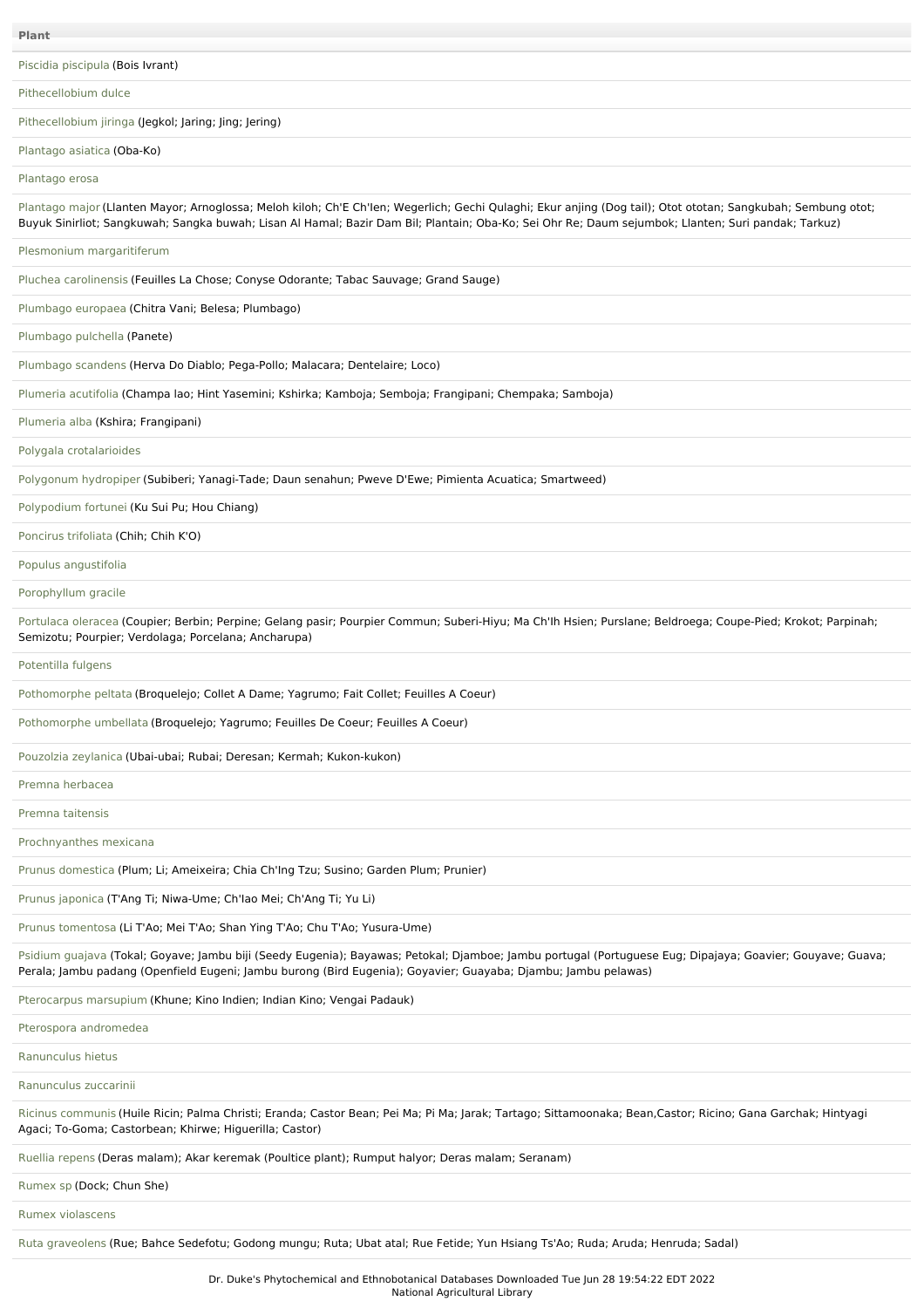Salmea [scandens](file:///phytochem/ethnoPlants/show/8787)

Salvia [occidentalis](file:///phytochem/ethnoPlants/show/987) (Petit Baume Marron; Petit Baume)

Sambucus [canadensis](file:///phytochem/ethnoPlants/show/785) (Elder; Elderberry; American Elder; Amerikan Murveri)

[Sassafras](file:///phytochem/ethnoPlants/show/1341) albidum (Sasafras; Sassafras)

[Saussurea](file:///phytochem/ethnoPlants/show/4609) auriculata (Kuang Mu Hsiang; Costus)

[Schefflera](file:///phytochem/ethnoPlants/show/10348) elliptica

[Scleranthus](file:///phytochem/ethnoPlants/show/4326) annuus (Yesilyumak)

[Scoparia](file:///phytochem/ethnoPlants/show/539) dulcis (Mastuerzo; Teh makao (Macao tea); Ginje jepun; Ginje menir; Pokok kelambu (Gray plant); Balai Doux; Cancharagua; Bunyiga; Cha padang (Opening tea); Pokok delis)

[Scopolia](file:///phytochem/ethnoPlants/show/1805) japonica (Hasiri-Dokoro; Japanese Belladonna; Lang Tang)

[Secamone](file:///phytochem/ethnoPlants/show/10349) sp

[Semecarpus](file:///phytochem/ethnoPlants/show/790) anacardium (Beladur; Bael; Nuez De Marcar; Arushkara; Biladur; Bhela; Malabar Bean; Marking Nut; Mel Anacardi; Bhallataka; Baladur; Baglader)

[Sempervivum](file:///phytochem/ethnoPlants/show/1343) tectorum (Herba De Foc; Siempreviva Mayor; Cuvakaca; Haus Wachs; Hauswurz; Kayakorugu; Houseleek; Djibaube; Roof Houseleek; Hen-And-Chickens)

Serjania [mexicana](file:///phytochem/ethnoPlants/show/8793) (Quahmecatl; Barbasco; Quirote Culebra)

Sida [rhombifolia](file:///phytochem/ethnoPlants/show/113) (Tsindahoro; Lemak ketam (CRab's fat); Otok-otak; Sedeguri; Sidaguri; Senanguri; Getanguri; Sendaguri; Padang belulang; Seleguri padang; Bunga padang; Senduri; Atibala; Broomjue Sida; Sidoguir; Chinaguri; Cheleguri)

Sium [thunbergii](file:///phytochem/ethnoPlants/show/10350) (Tandpijnwortel)

[Smilax](file:///phytochem/ethnoPlants/show/1348) sp (Saparna; Khao Yen; Sarsaparilla)

Solanum [aculeatissimum](file:///phytochem/ethnoPlants/show/3350) (Terong perak (Rancid eggplant); Terong tenang; Terong puyoh (Quail eggplant); Terong belanda (Dutch eggplant)

## [Solanum](file:///phytochem/ethnoPlants/show/12641) blumei (Terong chator)

[Solanum](file:///phytochem/ethnoPlants/show/1819) ferox (Terong asam (Sour-relish eggpl)

[Solanum](file:///phytochem/ethnoPlants/show/995) incanum

[Solanum](file:///phytochem/ethnoPlants/show/5117) indicum (Vrihati; Terong pipit hijau (Grn sparro; Terong pipit puteh (Wht. sparr)

Solanum [melongena](file:///phytochem/ethnoPlants/show/389) (Lo Su; K'Un Lun Kua; Aubergine; Belinjele; Beregene; Baingan; Berengine; Terong manis (Sweet eggplant); Melongene; Berengene; Ch'Ieh Ken; Terong ungu (Purple eggplant); Eggplant; Ch'Ieh; Nasu; Nasubi; Berengena; Terong hijau (Green eggplant); Berenjena; Strychnos Kepaios; Enchong)

Solanum [panduraeforme](file:///phytochem/ethnoPlants/show/11503)

Solanum [surattense](file:///phytochem/ethnoPlants/show/1820)

Solanum [swartzianum](file:///phytochem/ethnoPlants/show/5797)

Solanum [tomentosum](file:///phytochem/ethnoPlants/show/10351)

[Solanum](file:///phytochem/ethnoPlants/show/1990) torvum (Poka; Z'Amorette; Tabacon; Berenjena Cimarrona; Terong pipit puteh (Wht sparro; Soushumber)

[Sphaeranthus](file:///phytochem/ethnoPlants/show/1351) africanus (Gelang liat lembu (Tough ox)

[Spilanthes](file:///phytochem/ethnoPlants/show/6309) acmella (Para Cress; Gletang; Pokok getang; Legetan; Gatang; Sarunen; Kibana-Oranda-Senniti)

[Spilanthes](file:///phytochem/ethnoPlants/show/6310) calva

[Spilanthes](file:///phytochem/ethnoPlants/show/8338) ocymifolia

[Spilanthes](file:///phytochem/ethnoPlants/show/3688) oleracea (Mastruco; Ukra; Para Cress; Cresson De Para)

[Spilanthes](file:///phytochem/ethnoPlants/show/1545) paniculata

[Spilanthes](file:///phytochem/ethnoPlants/show/10352) uliginosa (Creosote Pays; Herbe Mal Aux Dents)

[Spondias](file:///phytochem/ethnoPlants/show/1991) dulcis (Jen Mien Tzu)

[Stemodia](file:///phytochem/ethnoPlants/show/10353) parviflora

[Stenoloma](file:///phytochem/ethnoPlants/show/10354) chusanum

Stephania [hernandifolia](file:///phytochem/ethnoPlants/show/118) (Patha)

[Streblus](file:///phytochem/ethnoPlants/show/7382) taxoides (Pokok temang; Sepuchat)